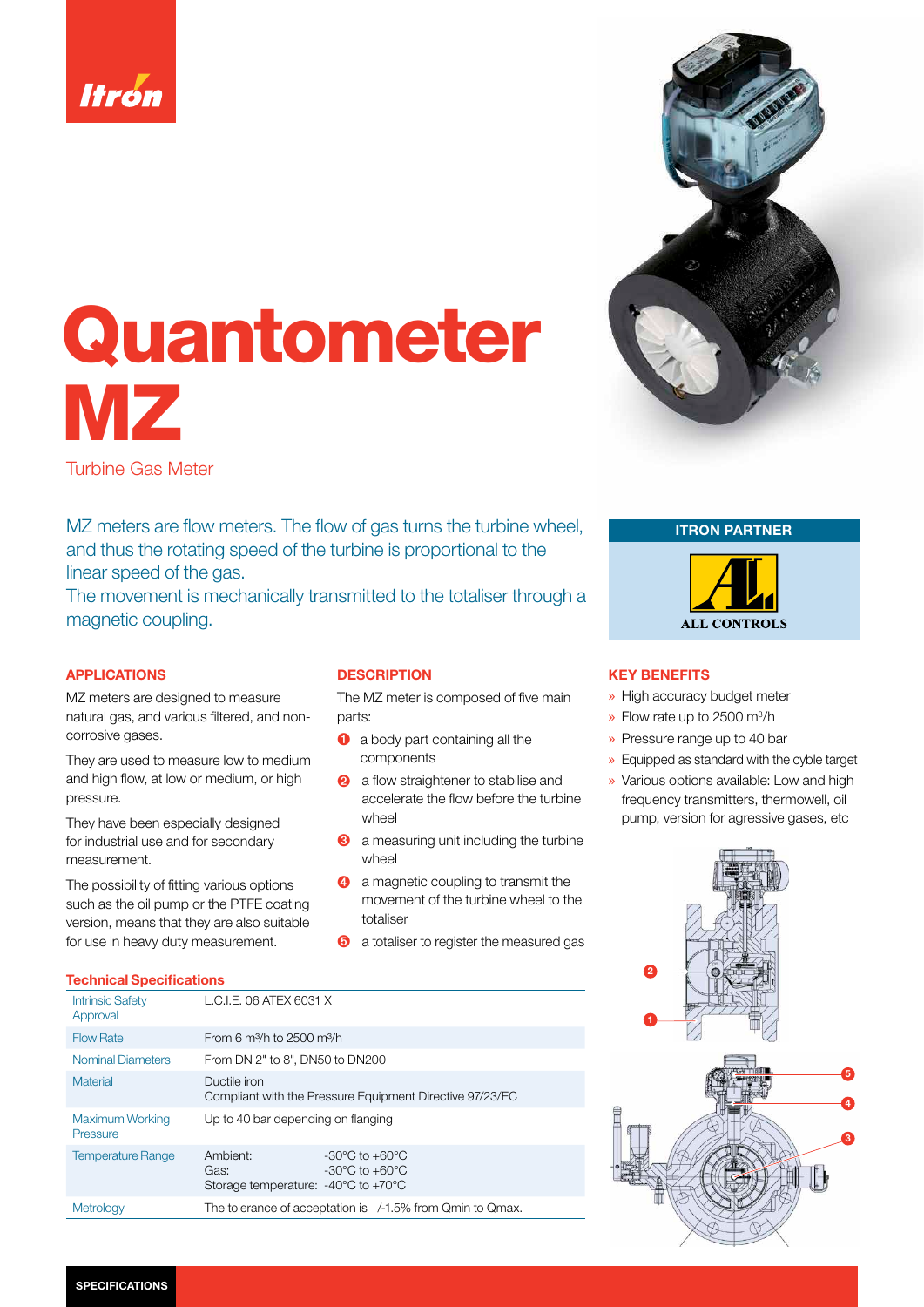

#### Typical calibration curve



#### Totaliser:

- » 9-digit index to register a larger volume
- » 45° orientation for an easy reading
- » Equipped as standard with the cyble target: it allows the installation of the cyble sensor at any time
- » Free-rotating totaliser
- **Transmitters**
- ➊ Cyble sensor: it can be delivered mounted onto the meter or installed afterwards at any time.

 The Cyble sensor is a bounce-free transmitter. It allows also the counting of eventual back flows.

**Q** Low Frequency (LF): two Reed switches are fitted as standard on the whole range.

Anti-tampering (AT): this device is fitted as standard on the whole range.

- Medium Frequency (MF): one transmitter is supplied as an option.
- High Frequency (HF): a transmitter is supplied as an option on the whole range, and it is fitted close to the turbine wheel.

#### Oil pump

**O** It lubricates the ball bearings in the measuring unit.

 The oiling can be done even when the meter is under pressure.

 The oil reservoir can be easily turned to fit with vertical installed meters.

- » Equipped with 1 built-in silicagel cartridge
- $\triangleright$  Fitted with a reflecting disc on the first drum
- » IP67 protection
- » UV resistant cover
- » Unit: m3

## Turbine wheel

**o** This is the most important component of the meter for achieving high accuracy at low and high pressure. It can be made in aluminium for the whole range or in polyacetal. Depending on the maximum flow rate, the blade of turbine wheel is oriented at 45° or 60°. Turbine wheel at 60° is used to avoid over-speed of the wheel. When a HF is requested, the wheel must be in aluminium. For high pressure use, or for measuring dirty gases, an aluminium wheel is recommended.

#### **Thermowell**

A thermowell can be installed as an option into the meter. It allows the gas temperature to be measured at the reference point.

 (Installation of a thermowell cannot be done into a meter equipped with HF transmitter)

#### Volume converter

**a** It can be installed directly onto the meter thanks to a mounting kit

#### Pressure tapping:

This device allows the gas pressure to be measured at the reference point. It is installed as standard.

#### Measurement of aggressive gases:

A version with a PTFE (Teflon) coating, is available, as an option. The coating is applied on the internal parts of the meter.

Quantometer MZ DN150, Qmax: 1600 m<sup>3</sup>/h



Universal totaliser fitted as standard with the Cyble target



8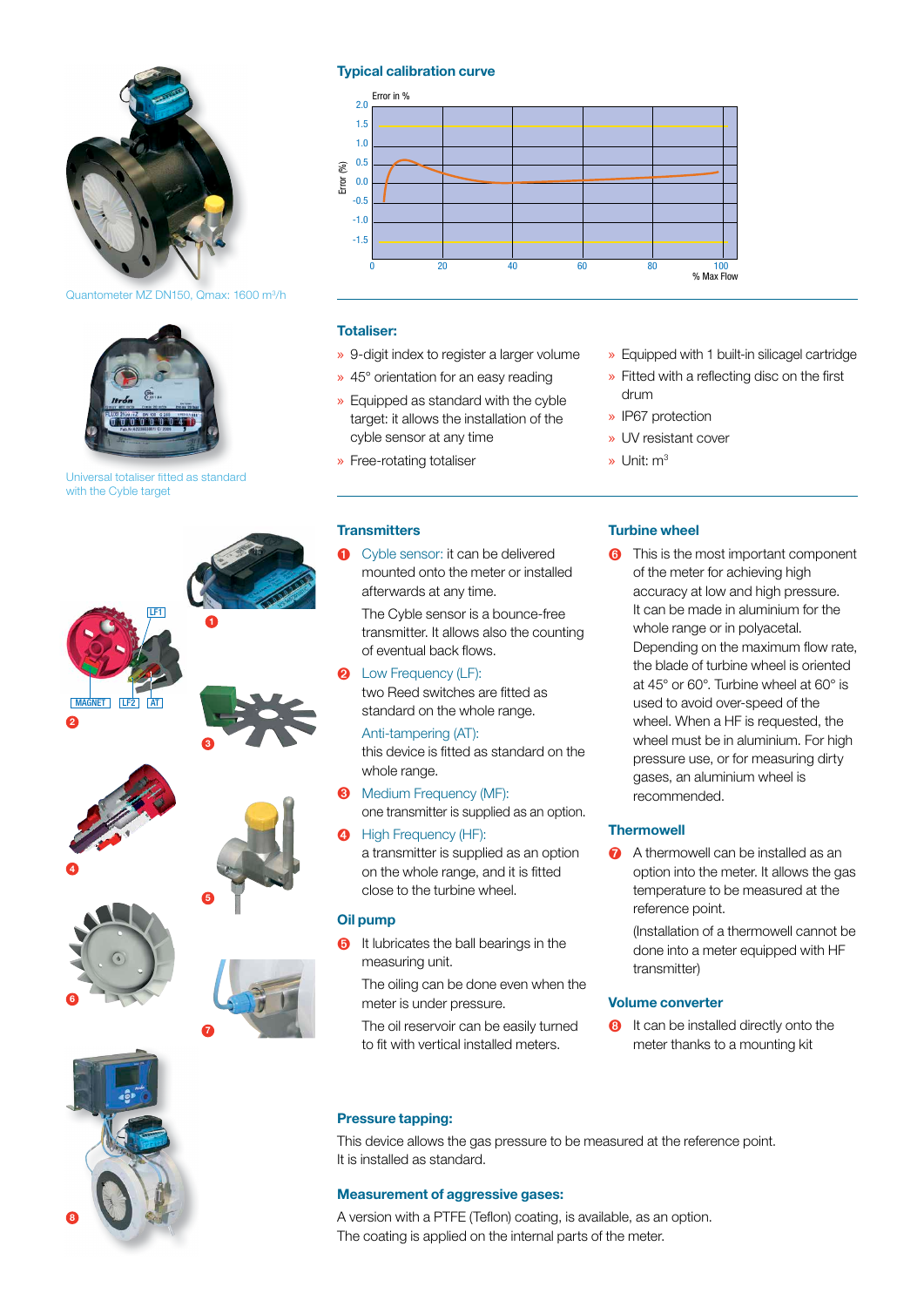#### **CHARACTERISTICS**

#### A) Technical data sheet

| <b>Rangeability and pulse value</b> |  |  |
|-------------------------------------|--|--|
|                                     |  |  |

| <b>Rangeability and pulse values</b> |                                        |                                        |                                                                   | With correction gears 32/40 (correction 0%)  |                             |                                    |                             |                                    |                             |                              |
|--------------------------------------|----------------------------------------|----------------------------------------|-------------------------------------------------------------------|----------------------------------------------|-----------------------------|------------------------------------|-----------------------------|------------------------------------|-----------------------------|------------------------------|
| <b>DN</b><br>(mm)                    | <b>Max</b><br><b>Flow</b><br>$(m^3/h)$ | <b>Min</b><br><b>Flow</b><br>$(m^3/h)$ | <b>Pressure loss</b><br>(mbar)<br>$\beta$ = 0.8 kg/m <sup>3</sup> | 1 Imp LF<br>& Cyble<br>(m <sup>3</sup> /Imp) | <b>Freq LF</b><br>Qmax (Hz) | 1 Imp MF<br>(dm <sup>3</sup> /Imp) | <b>Freg MF</b><br>Qmax (Hz) | 1 Imp HF<br>(dm <sup>3</sup> /Imp) | <b>Freg HF</b><br>Qmax (Hz) | <b>RPM Qmax</b><br>(Rot/min) |
| 50                                   | 100                                    | 6                                      | 8.1                                                               | 0.1                                          | 0.28                        | 5.8947                             | 4.71                        | 0.00970                            | 2864                        | 14322                        |
| 80                                   | 250                                    | 10                                     | 4.8                                                               | $\mathbf{1}$                                 | 0.07                        | 23.07692                           | 3.01                        | 0.03797                            | 1829                        | 9146                         |
|                                      | 400                                    | 25                                     | 11                                                                |                                              | 0.11                        | 39.11111                           | 2.84                        | 0.06434                            | 1727                        | 8634                         |
| 100                                  | 400                                    | 16                                     | 4.8                                                               |                                              | 0.11                        | 23.07692                           | 4.81                        | 0.06271                            | 1772                        | 6644                         |
|                                      | 650                                    | 40                                     | 11                                                                |                                              | 0.18                        | 39.11111                           | 4.62                        | 0.10628                            | 1699                        | 6371                         |
| 150                                  | 1000                                   | 40                                     | 4.3                                                               |                                              | 0.28                        | 23.07692                           | 12.04                       | 0.15385                            | 1806                        | 5417                         |
|                                      | 1600                                   | 100                                    | 9                                                                 |                                              | 0.44                        | 39.11111                           | 11.36                       | 0.26074                            | 1705                        | 5114                         |
| 200                                  | 1600                                   | 65                                     | 4.3                                                               | 10                                           | 0.04                        | 230.7692                           | 1.93                        | 0.37661                            | 1180                        | 3540                         |
|                                      | 2500                                   | 160                                    | 9                                                                 | 10                                           | 0.07                        | 391.1111                           | 1.78                        | 0.63829                            | 1088                        | 3264                         |

#### Body construction

| <b>DN</b><br>(mm) | <b>ISO PN 10</b> | <b>ISO PN 16</b> | <b>ISO PN 20</b><br><b>ANSI 150</b> | <b>ISO PN 25</b> | <b>ISO PN 40</b> |
|-------------------|------------------|------------------|-------------------------------------|------------------|------------------|
| 50                | Α                | Α                | Α                                   | А                | Α                |
| 80                | A                | Α                | Α                                   | А                | Α                |
| 100               | в                | B                | B                                   | ۰                | ۰                |
| 150               | B                | B                | B                                   | -                | -                |
| 200               | В                | B                | B                                   | -                | -                |

A: EN-GJS-400-18LT Sandwich body (the screws are delivered with the meter) B: EN-GJS-400-18LT flanges body

Note: for the pressure and temperature range of the body material, please check your National Rules

#### B) Calculation of the extended rangeability

When the density of the measured gas increases, the minimum measured flow rate decreases. This minimum flow rate in real conditions (QminRC) can be evaluated using the following formula:

 $Qmin_{1.2}$ : minimum flowrate (m $3/$ h) for a density of 1.2 kg/m $3$ 

 $_{\rm RC}$ : density of the gas in real conditions (kg/m $^3$ )

 $\text{Qmin}_{\text{RC}} = \text{Qmin}_{1,2} \times \sqrt{\left(\frac{1.2}{\rho_{\text{RC}}}\right)}$ 

#### C) Pressure loss of the MZ meters Values: see table above

Calculation of pressure loss:  $\Delta p = \Delta p_r x \frac{\rho n}{0.83} x (Pb+1) x \left[ \frac{q}{\Omega max} \right]^2 x \left[ \frac{273}{(273+Tb)} \right]$ 

#### D) Dimensions (mm) and Weights

|           |     |    |    | <b>ISO PN 10 - ISO PN 40</b><br><b>ANSI 150</b> |     |     |    |
|-----------|-----|----|----|-------------------------------------------------|-----|-----|----|
| <b>DN</b> |     | A  | в  | С                                               | D   |     | Kg |
| 50        | 60  | 15 | 18 | 156                                             | 160 | 163 |    |
| 80        | 120 | 35 | 34 | 173                                             | 180 | 176 | 10 |

|     |     |    |    | <b>ISO PN 10 - ISO PN 16</b><br><b>ANSI 150</b> |     |     |    |
|-----|-----|----|----|-------------------------------------------------|-----|-----|----|
| 100 | 150 | 54 | 28 | 209                                             | 180 | 186 | 19 |
| 150 | 200 |    | 48 | 238                                             | 225 | 216 | 33 |
| 200 | 200 | 69 | 43 | 273                                             | 250 | 277 | 85 |

#### where:

- ∆p: Pressure loss in the calculated conditions
- ∆pr: Pressure loss in the reference conditions
- n: Gas density (kg/m<sup>3</sup>) at 0° C and 1013 mbar
- Pb: Operating pressure (Bar gauge) q: Flow rate (m3/h)
- Qmax: Maximum flow rate (m3/h)
	- Tb: Gas temperature (°C).